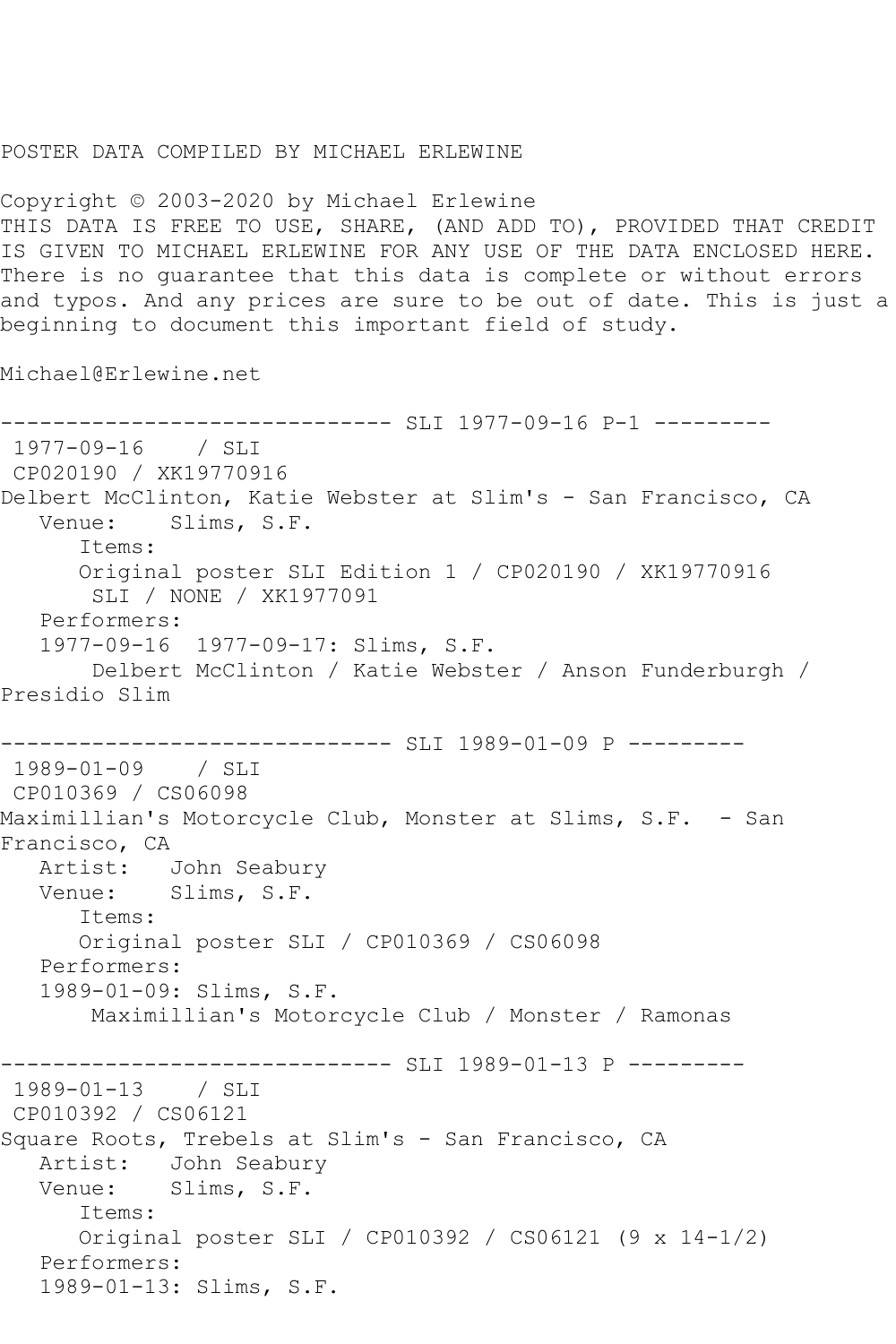Square Roots / Trebels / Let's Go Bowling / DJ Doug Wendt -------------- SLI 1989-02-07 P ---------1989-02-07 / SLI CP010372 / CS06101 Pearl Harbor, Rhythm Riot at Slims, S.F. - San Francisco, CA Artist: John Seabury Venue: Slims, S.F. Items: Original poster SLI / CP010372 / CS06101 (9 x 14-1/2) Performers: 1989-02-07: Slims, S.F. Pearl Harbor / Rhythm Riot / Ed Haynes ------------------------------ SLI 1989-03-28 P --------- 1989-03-28 / SLI CP010385 / CS06114 Al and Al, J.C. Hopkins at Slim's - San Francisco, CA Artist: John Seabury Venue: Slims, S.F. Items: Original poster SLI / CP010385 / CS06114 Original poster SLI Edition 1 / CP014817 / MARM772 Performers: 1989-03-28: Slims, S.F. Al and Al / J.C. Hopkins / Tekilla Mockingbirds ------------------------------ SLI 1989-03-31 P --------- 1989-03-31 CP010368 / CS06097 Screamin' Jay Hawkins, Universal Congress of at Slims, S.F. - San Francisco, CA Artist: John Seabury<br>Venue: Slims, S.F. Slims, S.F. Items: Original poster SLI / CP010368 / CS06097 (9 x 14-1/2) Performers: 1989-03-31: Slims, S.F. Screamin' Jay Hawkins / Universal Congress of / Po Go Bo ------------ SLI 1989-04-06 P ----------1989-04-06 / SLI CP010353 / CS06082 Jerry Shelfer, Nancie DeRoss at Slim's - San Francisco, CA Artist: John Seabury Venue: Slims, S.F. Items: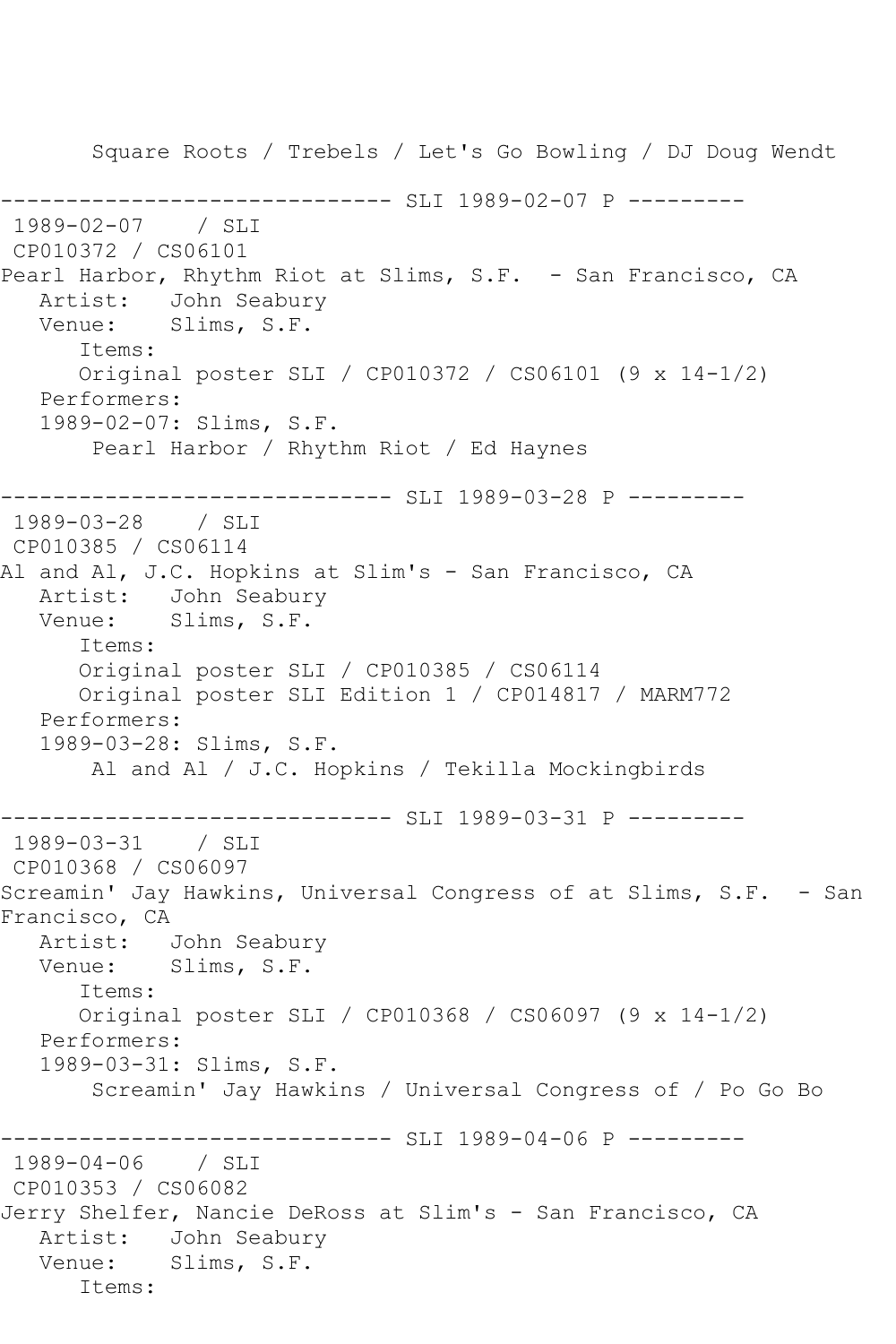Original poster SLI / CP010353 / CS06082 (9 x 14-1/2) Performers: 1989-04-06: Slims, S.F. Jerry Shelfer / Nancie DeRoss / Honky Cats / Chuck Davis ----------- SLI 1989-04-20 P ---------1989-04-20 / SLI CP010357 / CS06086 Blazing Redheads, Ciro Cats at Slims, S.F. - San Francisco, CA Artist: John Seabury<br>Venue: Slims, S.F. Slims, S.F. Items: Original poster SLI / CP010357 / CS06086 (9 x 14-1/2) Performers: 1989-04-20: Slims, S.F. Blazing Redheads / Ciro Cats / Don Bajema ------------------------------ SLI 1989-04-30 P --------- 1989-04-30 / SLI CP010360 / CS06089 Sam Phillips, Honky Cats at Slim's - San Francisco, CA Artist: John Seabury Venue: Slims, S.F. Items: Original poster SLI / CP010360 / CS06089 (9 x 14-1/2) Performers: 1989-04-30: Slims, S.F. Sam Phillips / Honky Cats / Theresa McClure ------------------------------ SLI 1989-05-17 P --------- 1989-05-17 / SLI CP010380 / CS06109 Tom Rigney, Sundogs at Slims, S.F. - San Francisco, CA Artist: John Seabury Venue: Slims, S.F. Items: Original poster SLI / CP010380 / CS06109 (9 x 14-1/2) Performers: 1989-05-17: Slims, S.F. Tom Rigney / Sundogs / Mel Brown / Silent Partners 1989-05-31: C.J. Chenier / Bad Boys 1989-06-14: Wayne Toups / Zydecajun / Freeze / New Zydeco Experience ------------------------------ SLI 1989-07-13 P --------- 1989-07-13 / SLI CP010390 / CS06119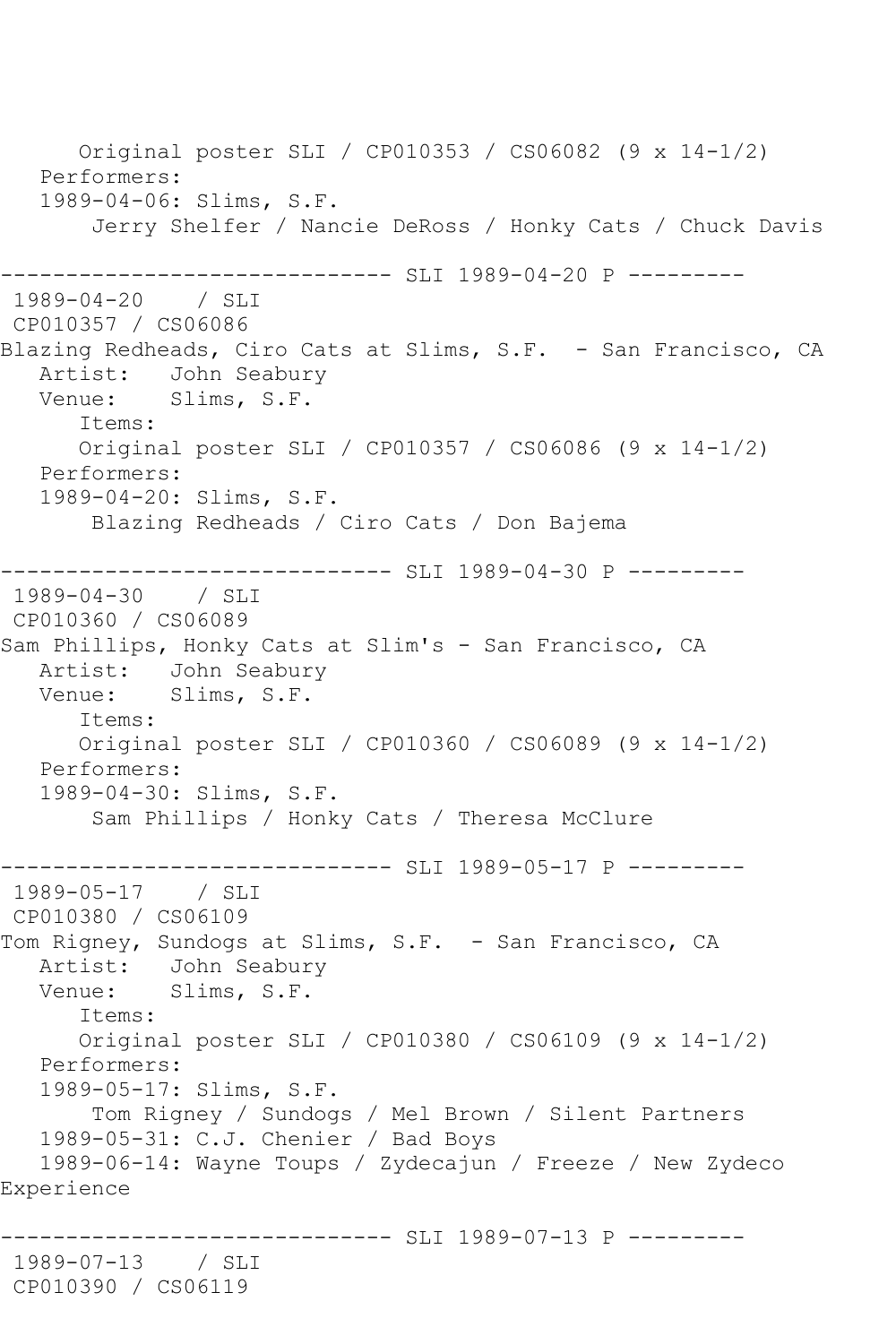Jonathan Richman, Emmett Powell's Gospel Elites at Slims, S.F. -San Francisco, CA Artist: John Seabury Venue: Slims, S.F. Items: Original poster SLI / CP010390 / CS06119 (9 x 14-1/2) Performers: 1989-07-13: Slims, S.F. Jonathan Richman / Emmett Powell's Gospel Elites / Al and Al ------------------------------ SLI 1989-07-14 P --------- 1989-07-14 / SLI CP010352 / CS06081 Stan Ridgway, Mary's Danish at Slims, S.F. - San Francisco, CA Artist: John Seabury Venue: Slims, S.F. Items: Original poster SLI / CP010352 / CS06081 (9 x 14-1/2) Performers: 1989-07-14: Slims, S.F. Stan Ridgway / Mary's Danish ------------------------------ SLI 1989-07-20 P --------- 1989-07-20 / SLI CP010378 / CS06107 Blazing Redheads, Timmie Hesla at Slims, S.F. - San Francisco, CA Artist: John Seabury Venue: Slims, S.F. Items: Original poster SLI / CP010378 / CS06107 (9 x 14-1/2) Performers: 1989-07-20: Slims, S.F. Blazing Redheads / Timmie Hesla / Converse All Stars ----------- SLI 1989-07-21 P ---------1989-07-21 / SLI CP010375 / CS06104 Camper Van Beethoven, Souled American at Slim's - San Francisco, CA Artist: John Seabury<br>Venue: Slims, S.F. Slims, S.F. Items: Original poster SLI / CP010375 / CS06104 (9 x 14-1/2) Performers: 1989-07-21 1989-07-22: Slims, S.F. Camper Van Beethoven / Souled American / Movie Stars / Black Sun Ensemble / Sextants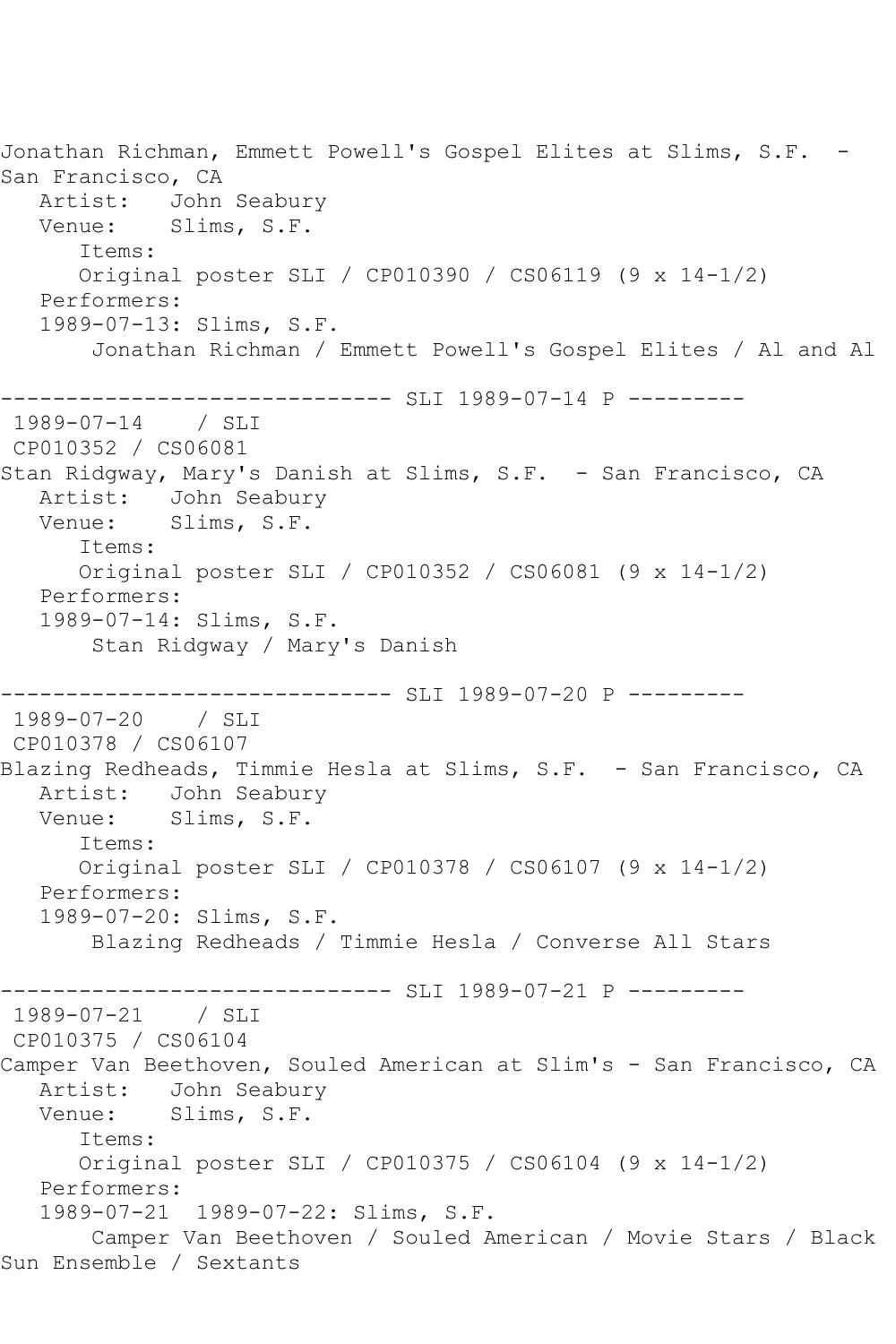------------------------------ SLI 1989-08-22 P --------- 1989-08-22 / SLI CP010362 / CS06091 Hangmen, Maximillian's Motorcycle Club at Slim's - San Francisco, CA Artist: John Seabury Venue: Slims, S.F. Items: Original poster SLI / CP010362 / CS06091 (9 x 14-1/2) Performers: 1989-08-22: Slims, S.F. Hangmen / Maximillian's Motorcycle Club / Sextants ------------------------------ SLI 1989-11-19 P --------- 1989-11-19 / SLI CP010358 / CS06087 Kevin McDermott, Wire Train at Slims, S.F. - San Francisco, CA Artist: John Seabury Venue: Slims, S.F. Items: Original poster SLI / CP010358 / CS06087 (9 x 14-1/2) Performers: 1989-11-19: Slims, S.F. Kevin McDermott / Wire Train ------------------------------ SLI 1990-01-11 P ---------  $1990 - 01 - 11$ CP010391 / CS06120 Jonathan Richman, Grrr at Slim's - San Francisco, CA Artist: John Seabury Venue: Slims, S.F. Items: Original poster SLI / CP010391 / CS06120 (9 x 14-1/2) Performers: 1990-01-11: 1990-01-18: Slims, S.F. Jonathan Richman / Grrr / Fuzz Factor / Beat Farmers / Buck Naked and the Bare Bottom Boys ------------------------------ SLI 1990-03-11 P --------- 1990-03-11 / SLI CP010374 / CS06103 Lydia Lunch, Wanda Coleman at Slim's - San Francisco, CA Artist: John Seabury Venue: Slims, S.F. Items: Original poster SLI / CP010374 / CS06103 (9 x 14-1/2) Performers: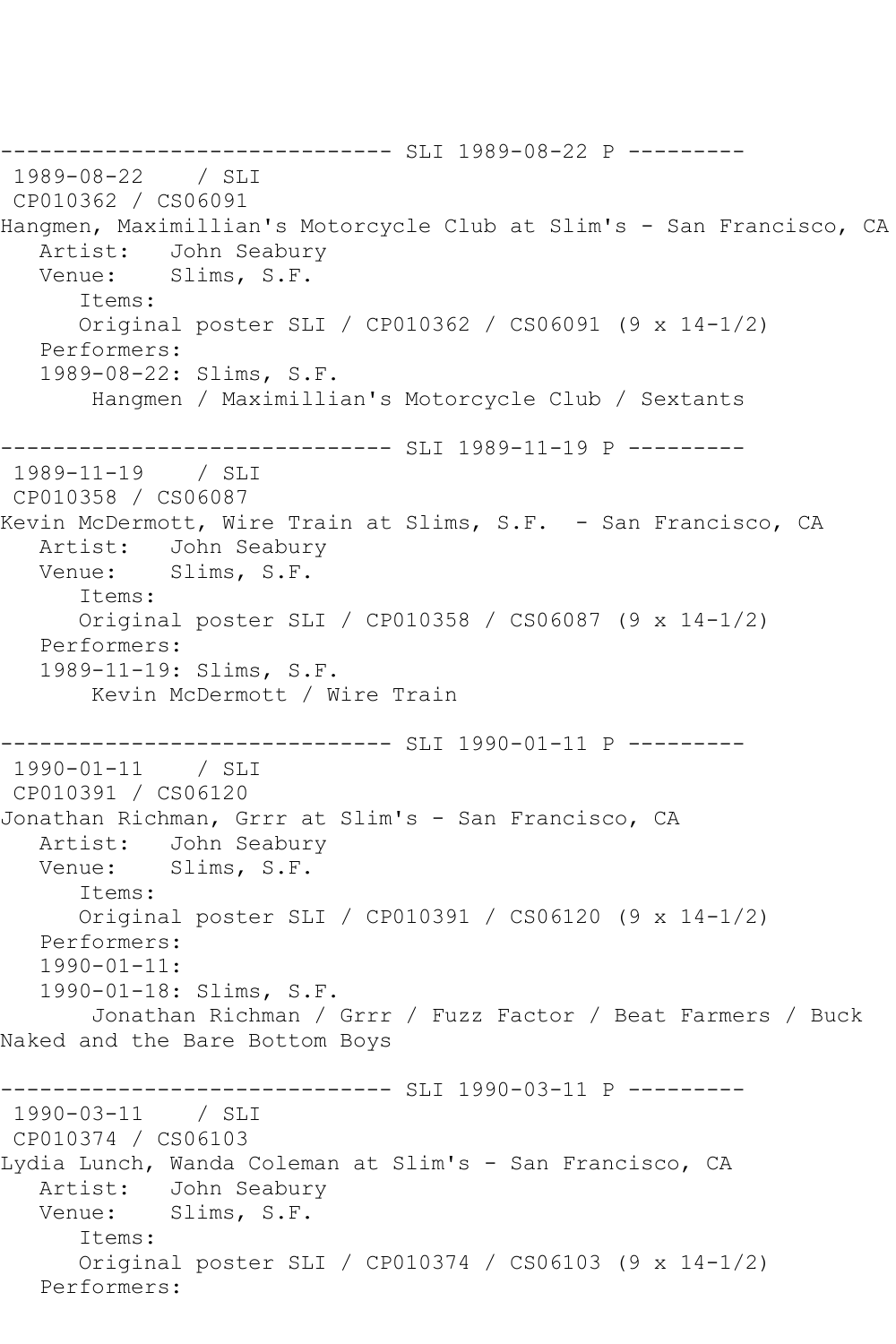1990-03-11: Slims, S.F. Lydia Lunch / Wanda Coleman / Don Bajema / Eugene Robinson ------------------------------ SLI 1990-06-17 P --------- 1990-06-17 / SLI CP010387 / CS06116 Tom Verlaine, Poi Dog Pondering at Slim's - San Francisco, CA Artist: John Seabury Venue: Slims, S.F. Items: Original poster SLI / CP010387 / CS06116 (9 x 14-1/2) Performers: 1990-06-17: 1990-06-25: Slims, S.F. Tom Verlaine / Poi Dog Pondering / Penelope Houston / Jody Grind ------------------------------ SLI 1990-07-29 P --------- 1990-07-29 / SLI CP010379 / CS06108 World Entertainment War, Eskimo at Slims, S.F. - San Francisco, CA Artist: John Seabury Venue: Slims, S.F. Items: Original poster SLI / CP010379 / CS06108 (9 x 14-1/2) Performers: 1990-07-29: Slims, S.F. World Entertainment War / Eskimo ------------------------------ SLI 1990-08-10 P --------- 1990-08-10 / SLI CP010384 / CS06113 Dave Alvin's Bitchin' Electric Band, Blazers at Slim's - San Francisco, CA Artist: John Seabury Venue: Slims, S.F. Items: Original poster SLI / CP010384 / CS06113 (9 x 14-1/2) Performers: 1990-08-10 1990-08-11: Slims, S.F. Dave Alvin / Blazers / Beat Farmers / Hobo ------------------------------ SLI 1990-08-24 P --------- 1990-08-24 / SLI CP010359 / CS06088 Crazy 8's, World Entertainment War at Slims, S.F. - San Francisco, CA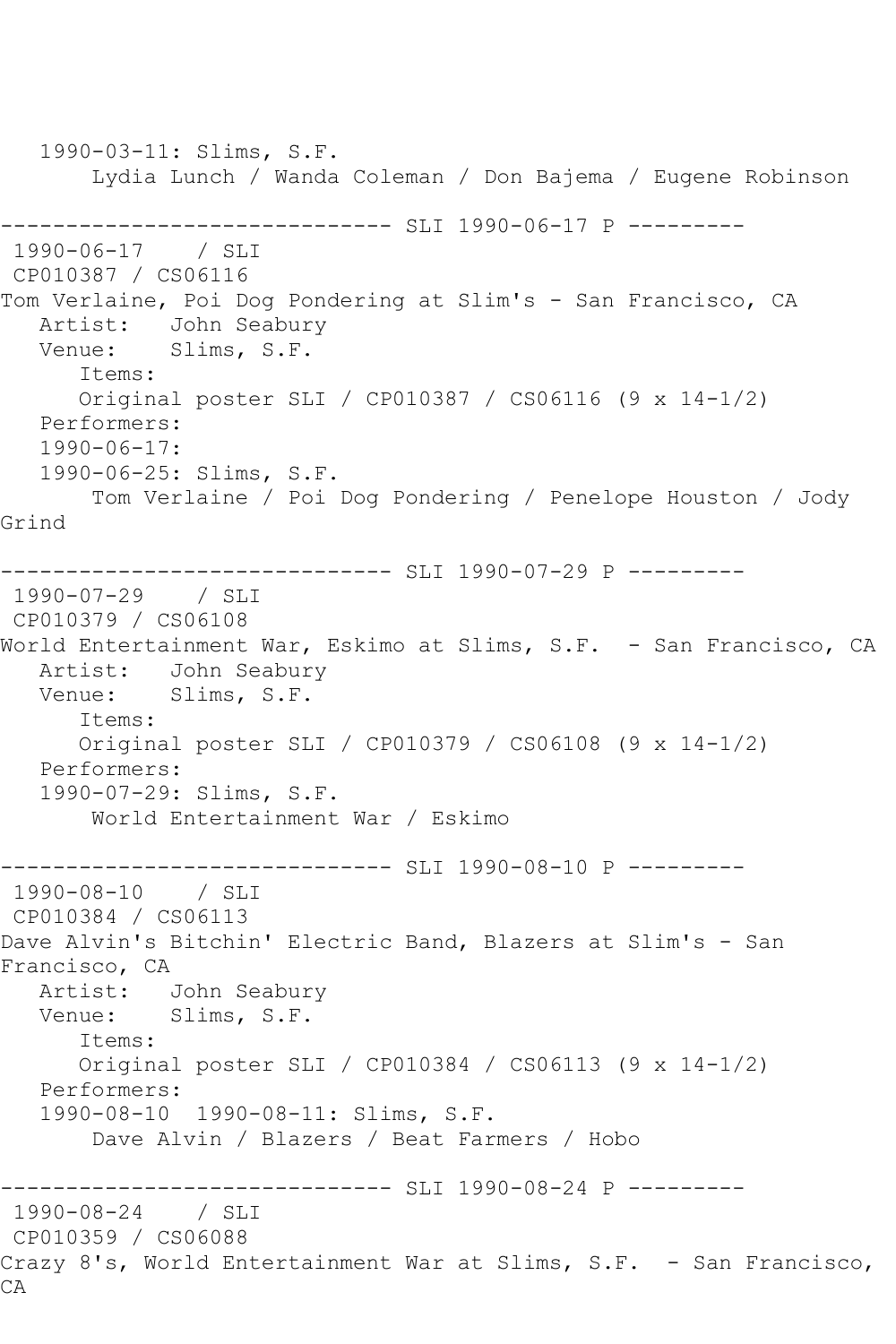Artist: John Seabury Venue: Slims, S.F. Items: Original poster SLI / CP010359 / CS06088 (9 x 14-1/2) Performers: 1990-08-24: Slims, S.F. Crazy 8's / World Entertainment War ------------ SLI 1990-08-29 P ----------1990-08-29 / SLI CP010376 / CS06105 Birdkillers, Flophouse at Slims, S.F. - San Francisco, CA Artist: John Seabury Venue: Slims, S.F. Items: Original poster SLI / CP010376 / CS06105 (9 x 14-1/2) Performers: 1990-08-29: Slims, S.F. Birdkillers / Flophouse / Cement Trampoline ------------------------------ SLI 1990-09-14 P --------- 1990-09-14 / SLI CP010373 / CS06102 Stan Ridgway, Beat Farmers at Slims, S.F. - San Francisco, CA Artist: John Seabury<br>Venue: Slims, S.F. Slims, S.F. Items: Original poster SLI / CP010373 / CS06102 (9 x 14-1/2) Performers: 1990-09-20: Slims, S.F. Stan Ridgway 1990-09-14: Beat Farmers / Ponty Bone / Squeezetones ------------------------------ SLI 1990-09-19 P --------- 1990-09-19 / SLI CP010386 / CS06115 Jackson Saints, This is Our Daughter at Slims, S.F. - San Francisco, CA Artist: John Seabury<br>Venue: Slims, S.F. Slims, S.F. Items: Original poster SLI / CP010386 / CS06115 (9 x 14-1/2) Performers: 1990-09-19: Slims, S.F. Jackson Saints / This is Our Daughter ------------------------------ SLI 1990-10-18 P ---------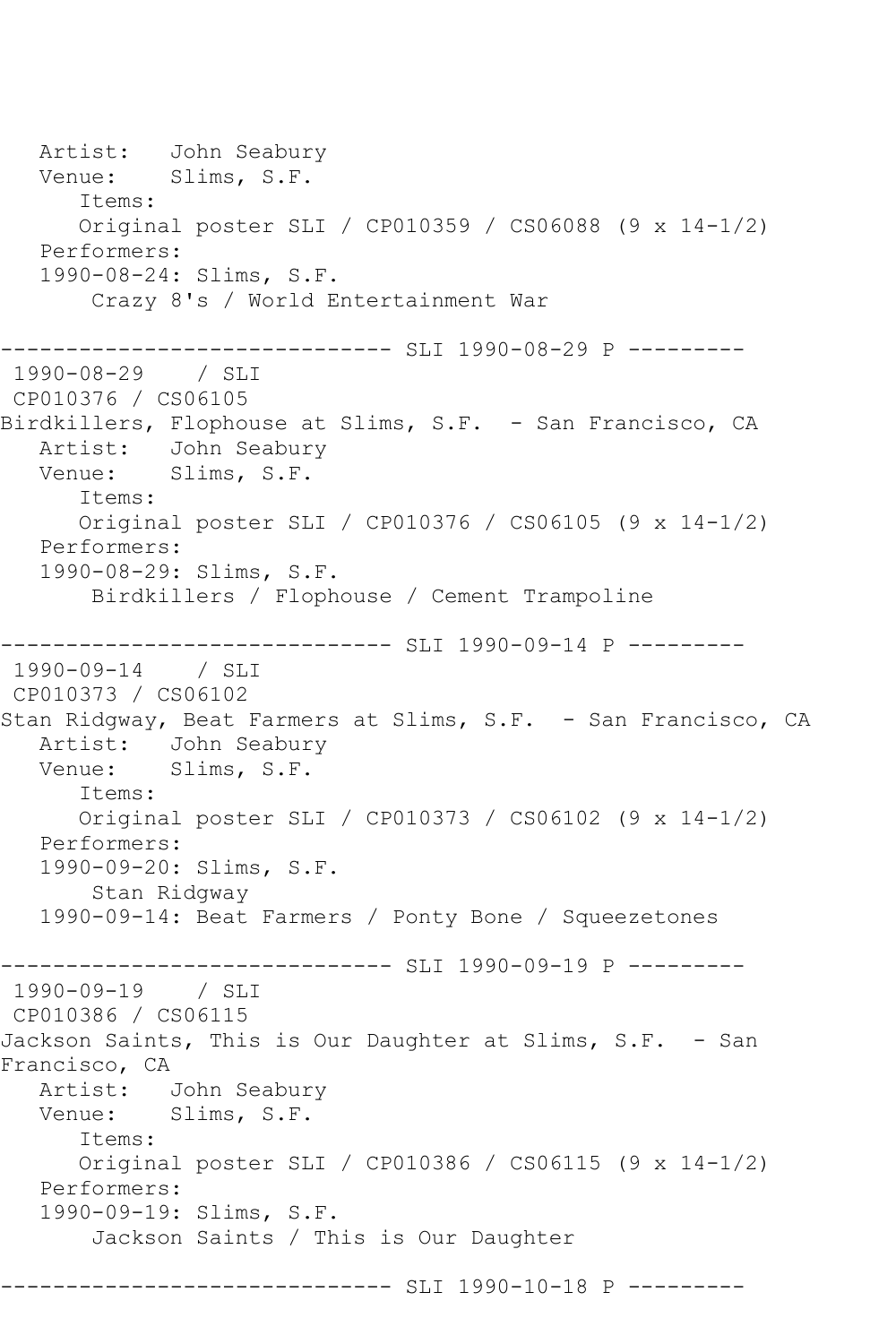```
1990-10-18 / SLI 
CP010367 / CS06096
Flipper, Field Trip at Slims, S.F. - San Francisco, CA
  Artist: John Seabury<br>Venue: Slims, S.F.
            Slims, S.F.
       Items:
      Original poster SLI / CP010367 / CS06096 (9 x 14-1/2)
   Performers:
   1990-10-18: Slims, S.F.
        Flipper / Field Trip
   ------------------------------ SLI 1990-11-06 P ---------
1990-11-06 / SLI 
CP010370 / CS06099
Movie Stars, Harm Farm at Slims, S.F. - San Francisco, CA
   Artist: John Seabury
   Venue: Slims, S.F.
       Items:
       Original poster SLI / CP010370 / CS06099 (9 x 14-1/2)
   Performers:
   1990-11-06: Slims, S.F.
        Movie Stars / Harm Farm / Josef Brinckman
------------------------------ SLI 1990-11-08 P ---------
1990-11-08 / SLI 
CP010382 / CS06111
Four Non-Blondes, Capture the Flag at Slim's - San Francisco, CA
   Artist: John Seabury
   Venue: Slims, S.F.
      Items:
      Original poster SLI / CP010382 / CS06111 (9 x 14-1/2)
   Performers:
   1990-11-08 1990-11-11: Slims, S.F.
       Four Non-Blondes / Capture the Flag / Snakewalk / Havalinas / 
Fisherman
------------------------------ SLI 1990-11-21 P ---------
1990-11-21 / SLI 
CP010381 / CS06110
Tom Rigney, Sundogs at Slim's - San Francisco, CA
   Artist: John Seabury
   Venue: Slims, S.F.
      Items:
      Original poster SLI / CP010381 / CS06110 (9 x 14-1/2)
   Performers:
   1990-11-21: Slims, S.F.
```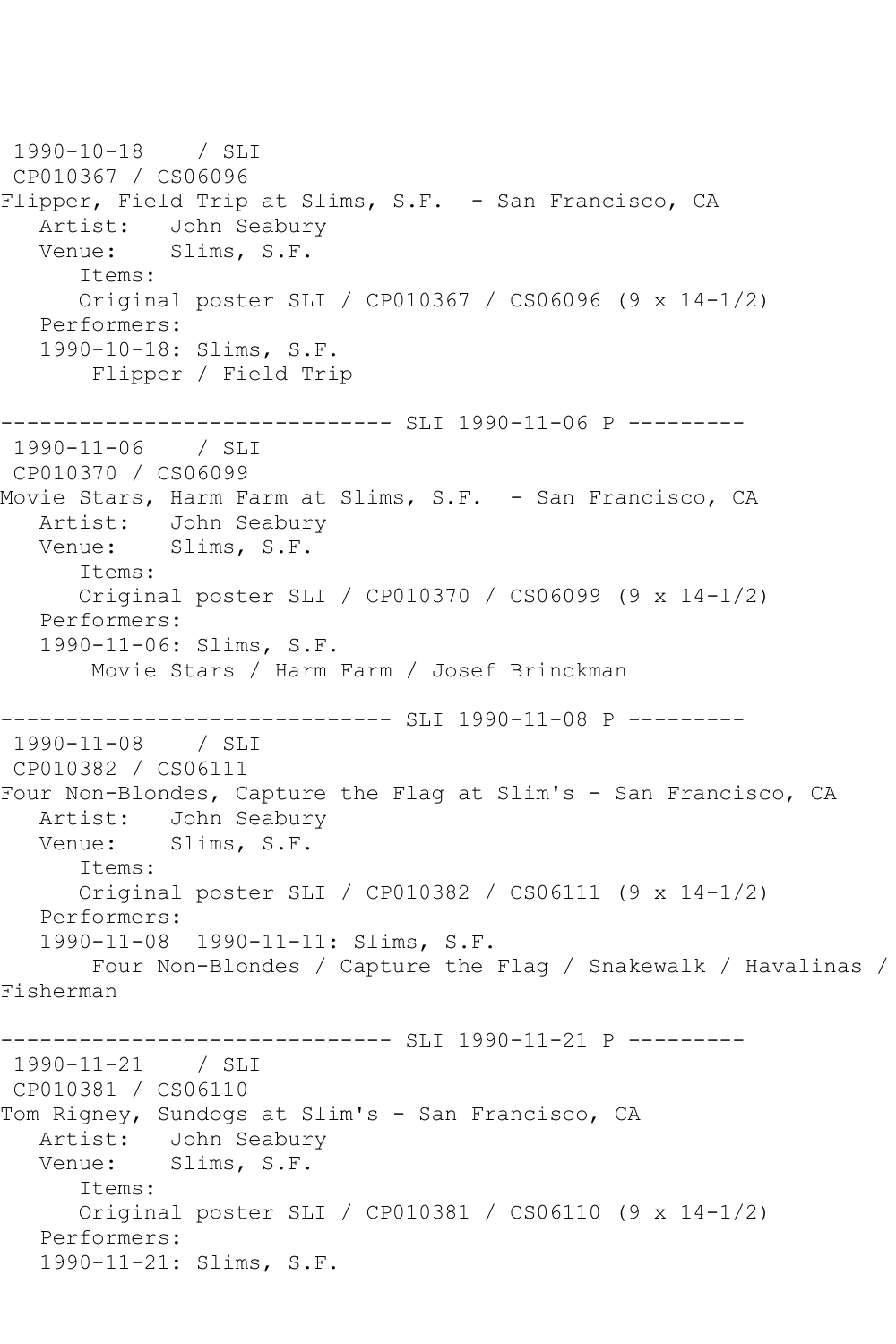Tom Rigney / Sundogs / Mel Brown / Silent Partners / C.J. Chenier / Bad Boys / Wayne Toups / Zydecajun / Freeze / New Zydeco Experience ------------------------------ SLI 1990-11-28 P --------- 1990-11-28 / SLI CP010354 / CS06083 Dave Alvin, Jimmie Dale Gillmore at Slim's - San Francisco, CA Artist: John Seabury Venue: Slims, S.F. Items: Original poster SLI / CP010354 / CS06083 (9 x 14-1/2) Performers: 1990-11-28: Slims, S.F. Dave Alvin / Jimmie Dale Gillmore / Butch Hancock / Syd Straw / Lucinda Williams ------------------------------ SLI 1990-12-12 P --------- 1990-12-12 / SLI CP010363 / CS06092 Wire Train, Sextants at Slims, S.F. - San Francisco, CA Artist: John Seabury Venue: Slims, S.F. Items: Original poster SLI / CP010363 / CS06092 (9 x 14-1/2) Performers: 1990-12-12: Slims, S.F. Wire Train / Sextants 1990-12-13: Mark Herd / Call ------------------------------ SLI 1991-01-17 P --------- 1991-01-17 / SLI CP010389 / CS06118 World Entertainment, Josef Brinckman at Slim's - San Francisco, CA Artist: John Seabury<br>Venue: Slims, S.F. Slims, S.F. Items: Original poster SLI / CP010389 / CS06118 (9 x 14-1/2) Performers: 1991-01-17: Slims, S.F. World Entertainment / Josef Brinckman / Conspiracy of Equals / Toasters / Let's Go Bowling / Dance Hall Crashers / War ----------- SLI 1991-01-27 P ----------1991-01-27 / SLI CP010351 / CS06080 Lydia Lunch, Deborah Lyall at Slim's - San Francisco, CA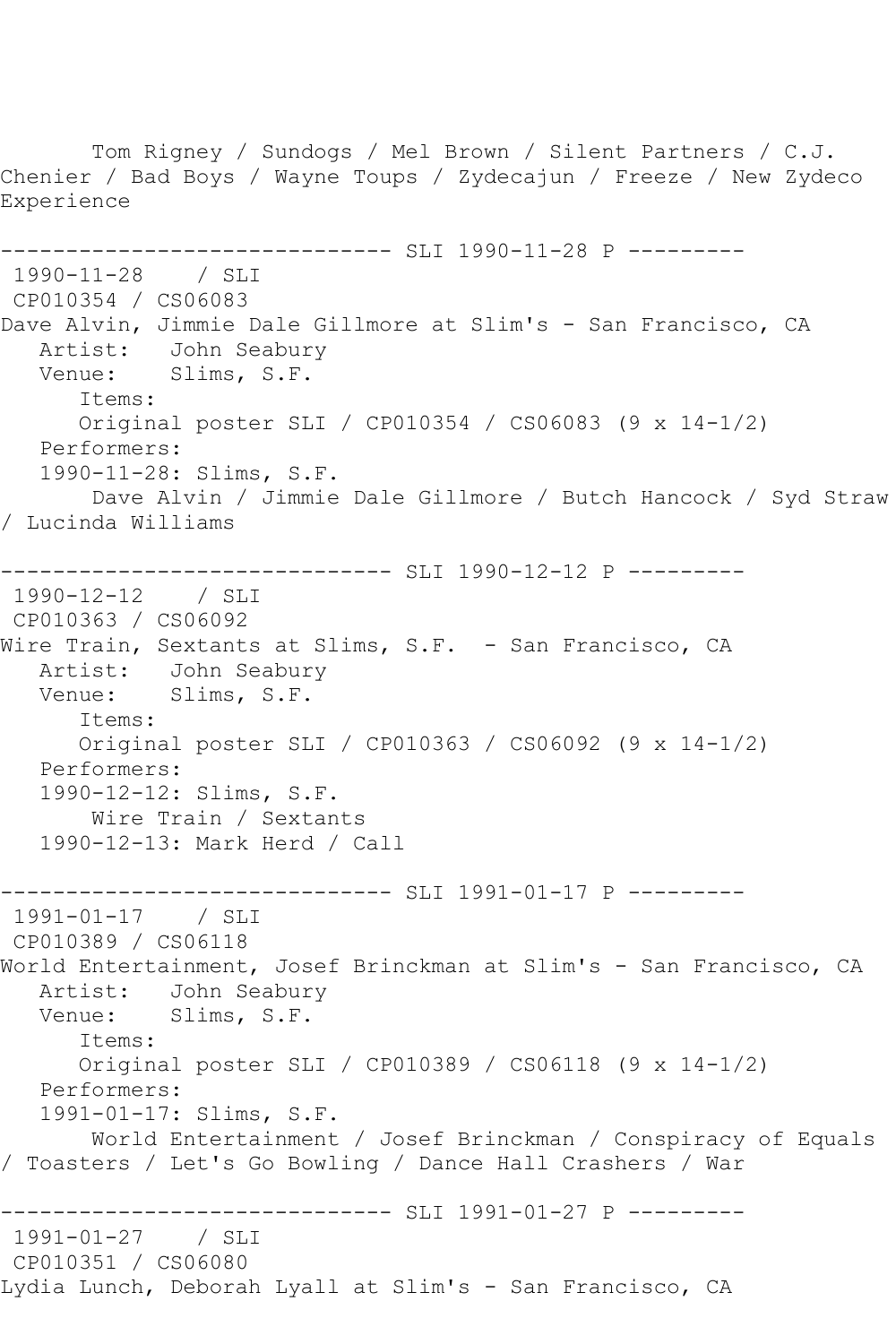Artist: John Seabury Venue: Slims, S.F. Items: Original poster SLI / CP010351 / CS06080 (9 x 14-1/2) Performers: 1991-01-27: Slims, S.F. Lydia Lunch / Deborah Lyall / Bad Ass ------------- SLI 1991-01-29 P ---------1991-01-29 / SLI CP010355 / CS06084 Connells, Zircus at Slims, S.F. - San Francisco, CA Artist: John Seabury Venue: Slims, S.F. Items: Original poster SLI / CP010355 / CS06084 (9 x 14-1/2) Performers: 1991-01-29: Slims, S.F. Connells / Zircus ------------------------------ SLI 1991-02-19 P --------- 1991-02-19 / SLI CP010364 / CS06093 John Doe, Steve Young at Slim's - San Francisco, CA Artist: John Seabury<br>Venue: Slims, S.F. Slims, S.F. Items: Original poster SLI / CP010364 / CS06093 (9 x 14-1/2) Performers: 1991-02-19: 1991-02-26: Slims, S.F. John Doe / Steve Young / Nancie DeRoss / Marti Jones / Chuck Prophet / Stephanie Finch / Creatures of Habit ------------------------------ SLI 1991-02-20 P --------- 1991-02-20 / SLI CP010383 / CS06112 Firehose, Run Westy Run at Slims, S.F. - San Francisco, CA Artist: John Seabury<br>Venue: Slims, S.F. Slims, S.F. Items: Original poster SLI / CP010383 / CS06112 (9 x 14-1/2) Performers: 1991-02-20: Slims, S.F. Firehose / Run Westy Run ------------------------------ SLI 1991-03-20 P ---------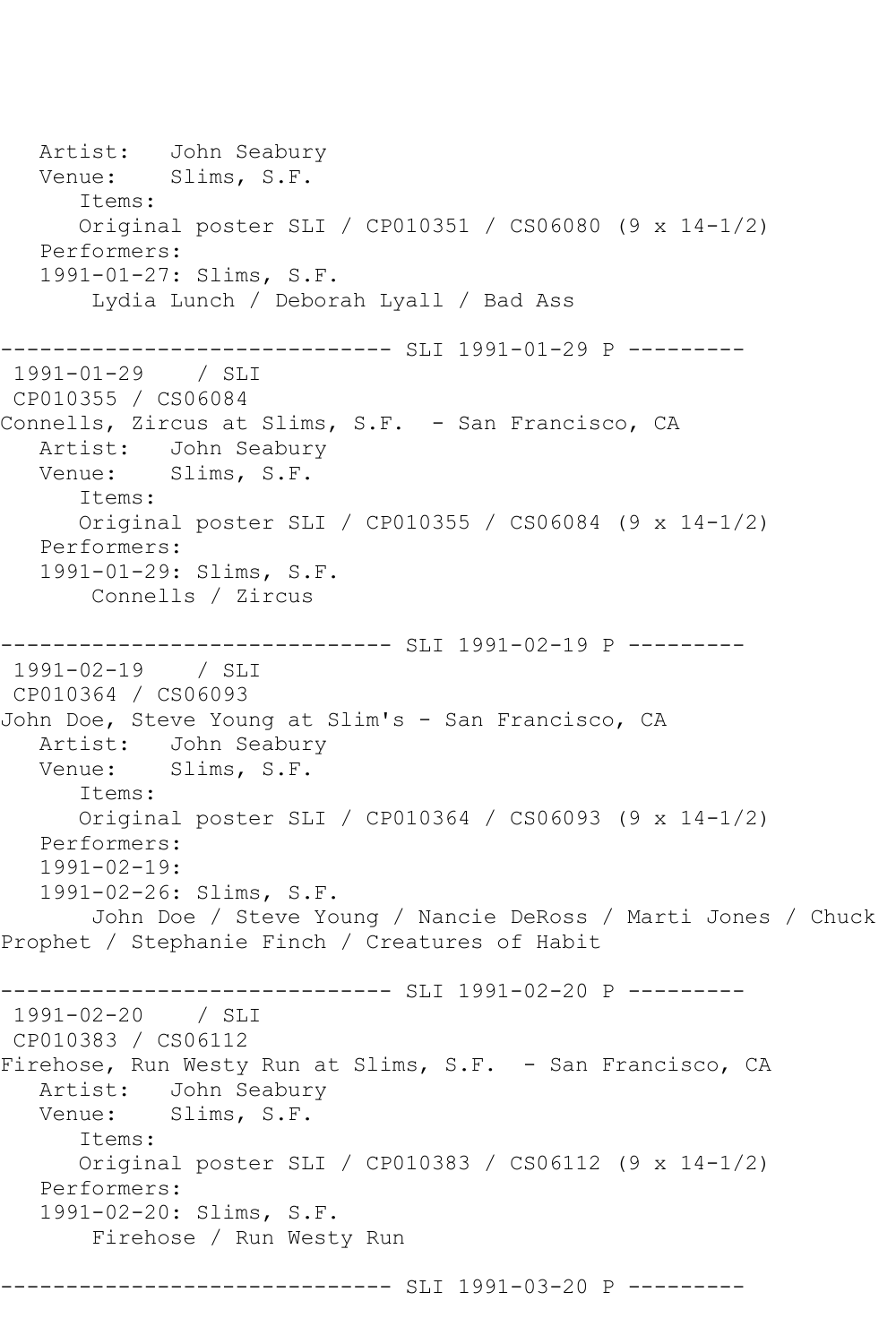```
1991-03-20 / SLI 
CP010350 / CS06079
American Music Club, Sextants at Slims, S.F. - San Francisco, CA
  Artist: John Seabury<br>Venue: Slims, S.F.
            Slims, S.F.
       Items:
       Original poster SLI / CP010350 / CS06079 (9 x 14-1/2)
   Performers:
   1991-03-20: Slims, S.F.
        American Music Club / Sextants
         --------------------- SLI 1991-03-21 P ---------<br>21   / SLI
1991 - 03 - 21CP010356 / CS06085
Little Women, Bourbon Deluxe at Slims, S.F. - San Francisco, CA
   Artist: John Seabury
   Venue: Slims, S.F.
       Items:
       Original poster SLI / CP010356 / CS06085 (9 x 14-1/2)
   Performers:
    1991-03-24: Slims, S.F.
        Little Women / Bourbon Deluxe
    1991-03-21: Beat Farmers / Skankin' Pickle
                   ------------ SLI 1991-04-12 P ---------
1991-04-12 / SLI 
CP010388 / CS06117
Havana 3 A.M., Flat Duo Jets at Slims, S.F. - San Francisco, CA
   Artist: John Seabury
   Venue: Slims, S.F.
       Items:
       Original poster SLI / CP010388 / CS06117 (9 x 14-1/2)
   Performers:
    1991-04-12: Slims, S.F.
        Havana 3 A.M. / Flat Duo Jets
    1991-04-14: An Emotional Fish / Hoi Polloi
                   ------------ SLI 1991-12-05 C ----------
1991-12-05 / SLI 
CP010461 / CS06190
Jonathan Richman at Slims, S.F. - San Francisco, CA
   Artist: John Seabury
   Venue: Slims, S.F.
       Items:
       Postcard SLI / CP010461 / CS06190 (5-1/2 x 8-1/2)
   Performers:
   1991-12-05: Slims, S.F.
```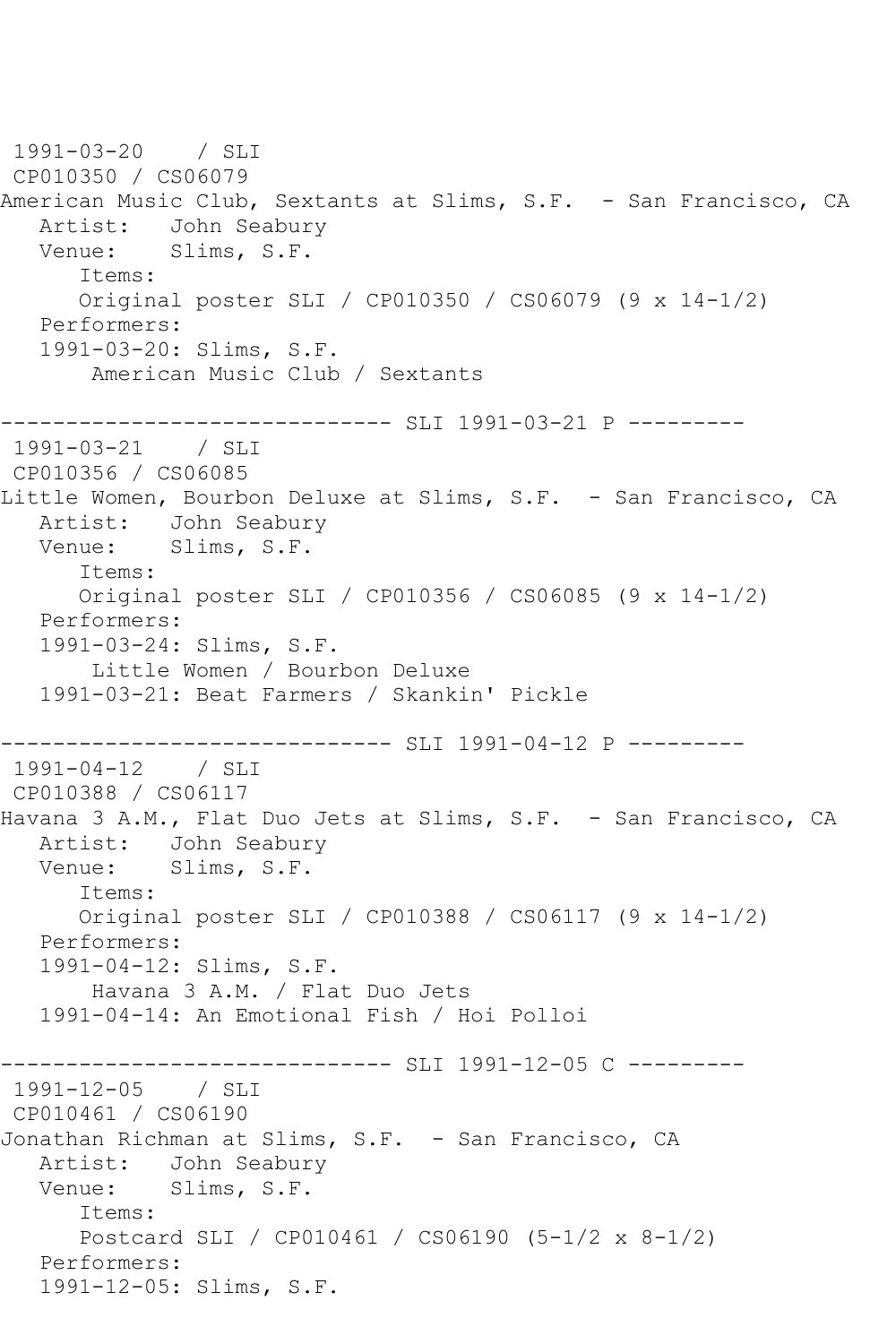Jonathan Richman

```
----------- SLI 1992-03-26 P ---------
1992-03-26 / SLI 
CP010361 / CS06090
Sister Double Happiness, Motherlode at Slim's - San Francisco, CA
   Artist: John Seabury
   Venue: Slims, S.F.
       Items:
       Original poster SLI / CP010361 / CS06090 (9 x 14-1/2)
   Performers:
    1992-03-26: Slims, S.F.
        Sister Double Happiness / Motherlode
         ------------------------------ SLI 1992-08-01 P ---------
1992-08-01 / SLI 
CP010366 / CS06095
Ultras, Dick Dale at Slims, S.F. - San Francisco, CA
   Artist: John Seabury
   Venue: Slims, S.F.
       Items:
       Original poster SLI / CP010366 / CS06095 (9 x 14-1/2)
   Performers:
    1992-08-01: Slims, S.F.
        Ultras / Dick Dale
  ------------------------------ SLI 1995--03-2 P-1 ---------
1995--03-22 / SLI 
CP013719 / JOS003
Throwing Muses, Ass Ponys at Slim's - San Francisco, CA
   Artist: John Seabury
   Venue: Slims, S.F.
       Items:
       Original poster SLI Edition 1 / CP013719 / JOS003
   Performers:
   1995--03-22: Slims, S.F.
        Throwing Muses / Ass Ponys
                ------------------------------ SLI 1995-03-22 P ---------
1995-03-22 / SLI 
CP060269 / CP060269
Throwing Muses, Ass Ponys at Slims
  Artist: John Seabury<br>Venue: Slims, S.F.
            Slims, S.F.
   Promoter: Dennis King Productions
       Items:
       Original poster SLI / CP060269 / CP060269 (22-1/2 x 28-1/2)
```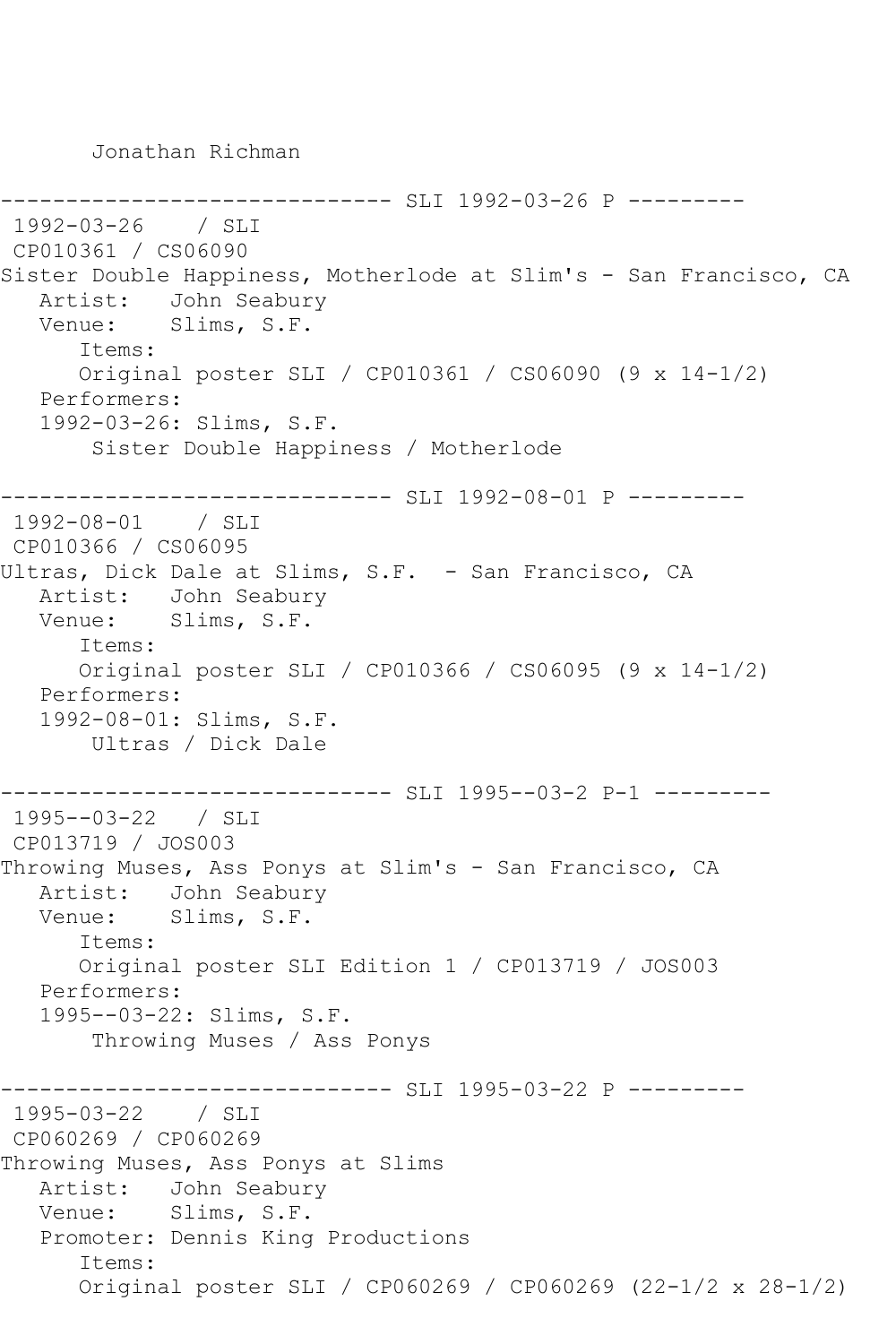```
 Performers:
   1995-03-22: Slims, S.F.
        Throwing Muses / Ass Ponys
------------------------------ SLI 1995-07-13 P ---------
1995-07-13 / SLI 
CP060268 / CP060268
Radiohead, Drugstrore at Slims
   Notes: Signed Limited Edition of 300
This item appears in the book 'The Art of Modern Rock' as AMR # 
056.2<br>: Artist
           John Seabury
   Venue: Slims, S.F.
   Promoter: Dennis King
       Items:
       Original poster SLI / CP060268 / CP060268 (23 x 29)
   Performers:
   1995-07-13: Slims, S.F.
        Radiohead / Drugstrore
------------------------------ SLI 1997-01-09 P-1 ---------
1997-01-09 / SLI 
CP014830 / MARM785
Maximillian's Motorcycle Club, Monster at Slim's - San Francisco, CA
  Artist: John Seabury<br>Venue: Slims, S.F.
            Slims, S.F.
       Items:
      Original poster SLI Edition 1 / CP014830 / MARM785
   Performers:
   1997-01-09: Slims, S.F.
       Maximillian's Motorcycle Club / Monster / Ramonas
------------------------------ SLI 1997-03-31 P-1 ---------
1997-03-31 / SLI 
CP014834 / MARM789
Screamin' Jay Hawkins, Universal Congress of at Slim's - San 
Francisco, CA
   Artist: John Seabury
   Venue: Slims, S.F.
       Items:
      Original poster SLI Edition 1 / CP014834 / MARM789
   Performers:
   1997-03-31: Slims, S.F.
        Screamin' Jay Hawkins / Universal Congress of / Po Go Bo
   ------------------------------ SLI 1997-04-11 P-1 ---------
1997-04-11 / SLI
```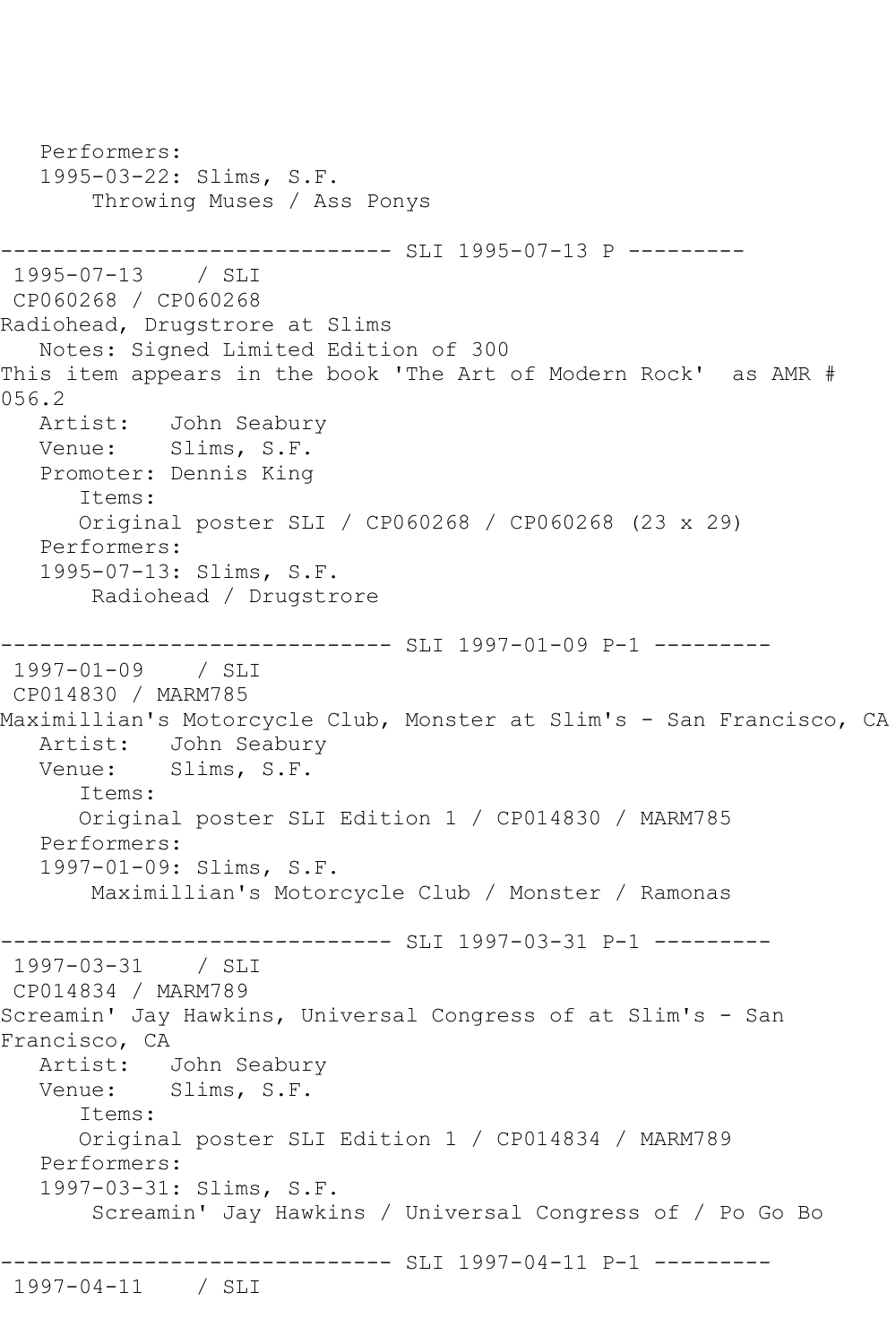CP014832 / MARM787 Carmaig Deforest, Sneetches at Slim's - San Francisco, CA Artist: John Seabury Venue: Slims, S.F. Items: Original poster SLI Edition 1 / CP014832 / MARM787 Performers: 1997-04-11: Slims, S.F. Carmaig Deforest / Sneetches / Genuine Diamelles ------------------------------ SLI 1997-04-17 P --------- 1997-04-17 / SLI CP010519 / CS06556 Red Alert, Monster M at Slim's - San Francisco, CA Artist: Ron Donovan Venue: Slims, S.F. Promoter: Firehouse Items: Original poster SLI / CP010519 / CS06556 Performers: 1997-04-17: Slims, S.F. Red Alert / Monster M / Giant Robot II / Invisible Skratch Piklz ------------------------------ SLI 1997-08-21 P-1 --------- 1997-08-21 / SLI CP005726 / CP00975 Wayne Kramer, John Sinclair at Slim's - San Francisco, CA Notes: 2-color silkscreen, signed and numbered edition of 220, printed by the Firehouse, S.F., published by Grimshaw Private Notes: Grimshaw Artist: Gary Grimshaw Venue: Slims, S.F. Items: Original poster SLI Edition 1 / CP005726 / CP00975 (14 x 25) Price: 40.00 Original poster SLI Edition 1 / CP018765 / THJME0268 SLI / CP014489 / marm295 Performers: 1997-08-21: Slims, S.F. Wayne Kramer / John Sinclair --------------------------------- SLI 1997-10-11 P ----------<br>1997-10-11 / SLI 1997-10-11 CP010523 / CS06560 Grease Ball 1997 at Slims Artist: Chuck Sperry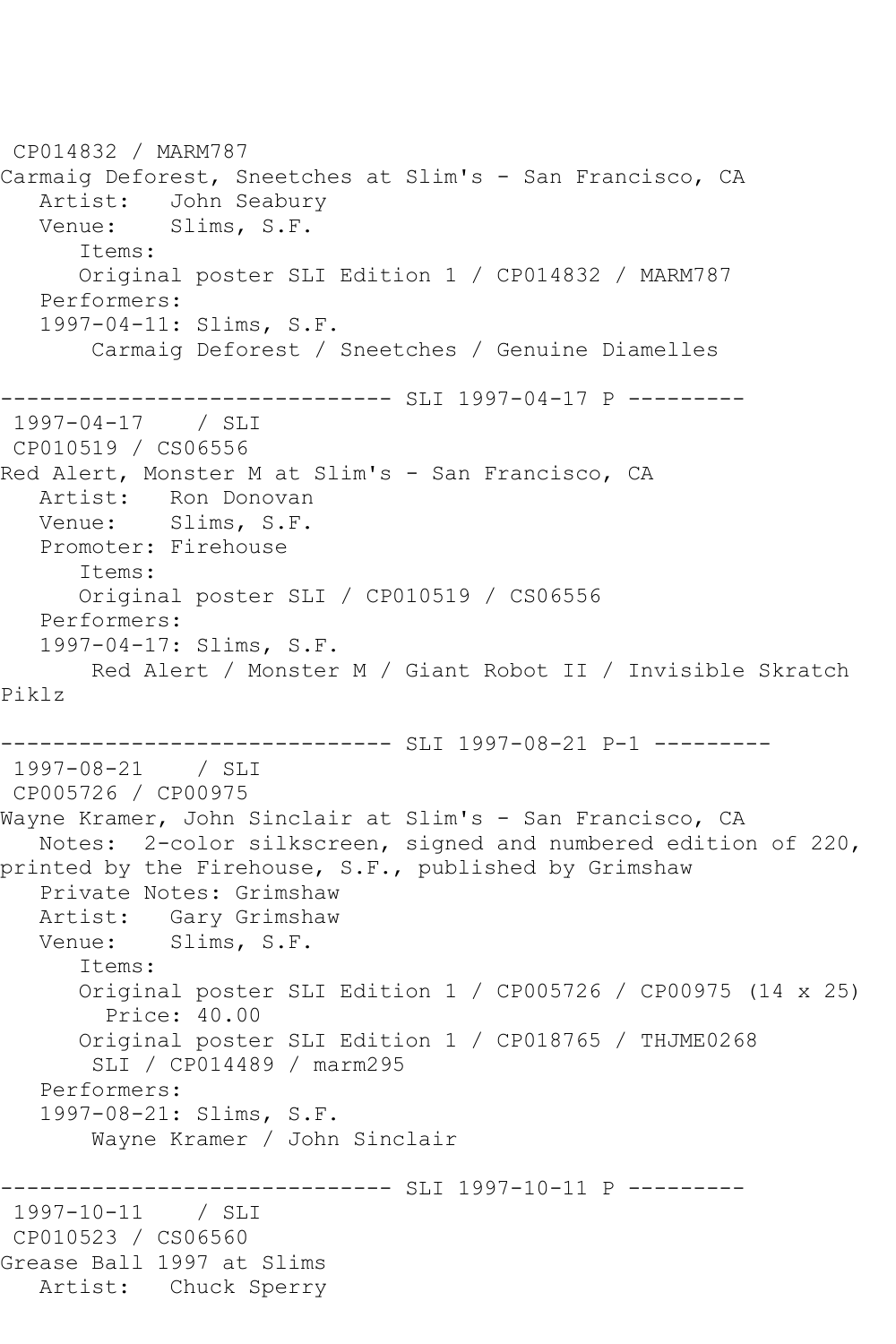Venue: Slims, S.F. Promoter: Firehouse Items: Original poster SLI / CP010523 / CS06560 Performers: 1997-10-11 1997-10-12: Slims, S.F. Big Six / Dave Stuckey and his Rhythm Gang / Collins Kids / Ronnie Dawson / Dale Watson / Kim Lenz and Her Jaguars / Atomic Bombshell ----------------------------- SLI 1999-05-28 P-1 ----------1999-05-28 / SLI CP003285 / AF19990528 Tiget Army, Creeps On Candy at Slim's - San Francisco, CA Artist: Alan Forbes Venue: Slims, S.F. Items: Original poster SLI Edition 1 / CP003285 / AF19990528 Performers: 1999-05-28: Slims, S.F. Tiget Army / Creeps On Candy / Heckle / Criminals / F Minus ------------------------------ SLI 1999-06-29 P-1 --------- 1999-06-29 / SLI CP013787 / JS19990629 Built To Spill at Slim's - San Francisco, CA Artist: John Seabury Venue: Slims, S.F. Items: Original poster SLI Edition 1 / CP013787 / JS19990629 Price: 35.00 SLI / NONE / JS1999062 Performers: 1999-06-29: Slims, S.F. Built To Spill ------------------------------ SLI 1999-10-28 P --------- 1999-10-28 / SLI CP010546 / CS06583 The Men of Porn at Stinky's Peep Show Artist: Ron Donovan Venue: Slims, S.F. Promoter: Firehouse Items: Original poster SLI / CP010546 / CS06583 Performers: 1999-10-28: Slims, S.F.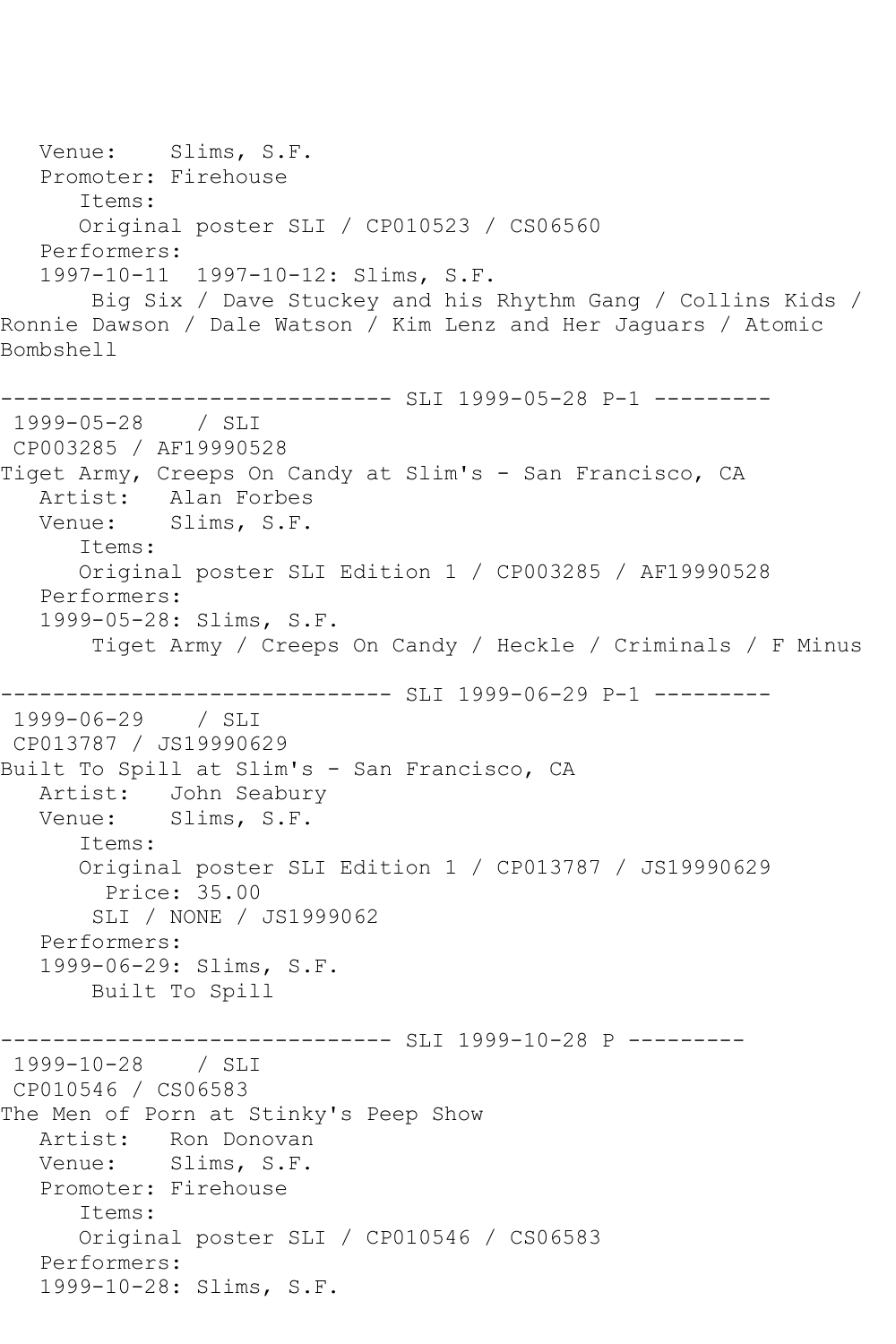Men of Porn / Viles

---------- SLI-PCL-224 1999-12-04 P ---------1999-12-04 / SLI PCL-224 CP009214 / CP06382 Supersuckers, Hellacopters Private Notes: \* Signed Artist: Alan Forbes Venue: Slims, S.F. Promoter: Art Rock PCL Series Items: Original poster SLI-PCL-224 / CP009214 / CP06382 Price: 25.00 Performers: 1999-12-04 1999-12-05: Slims, S.F. Set: PCL Supersuckers / Hellacopters / Zen Guerilla ------------------------------ SLI 19zz-02-28 P --------- 19zz-02-28 / SLI CP010365 / CS06094 Hellhounds, Kingsounds at Slim's - San Francisco, CA Artist: John Seabury<br>Venue: Slims, S.F. Slims, S.F. Items: Original poster SLI / CP010365 / CS06094 Original poster SLI Edition 1 / CP014827 / MARM782 Performers: 19zz-02-28: Slims, S.F. Hellhounds / Kingsounds / Rambler ------------------------------ SLI 19zz-05-22 P-1 --------- 19zz-05-22 / SLI CP014527 / MARM334 Lunachicks, Altar Boys at Slim's - San Francisco, CA Artist: John Seabury<br>Venue: Slims, S.F. Slims, S.F. Items: Original poster SLI Edition 1 / CP014527 / MARM334 Performers: 19zz-05-22: Slims, S.F. Lunachicks / Altar Boys / Antie Christ ------------------------------ SLI 19zz-07-13 P-1 --------- 19zz-07-13 / SLI CP013725 / JOS009 Radiohead, Drugstore at Slim's - San Francisco, CA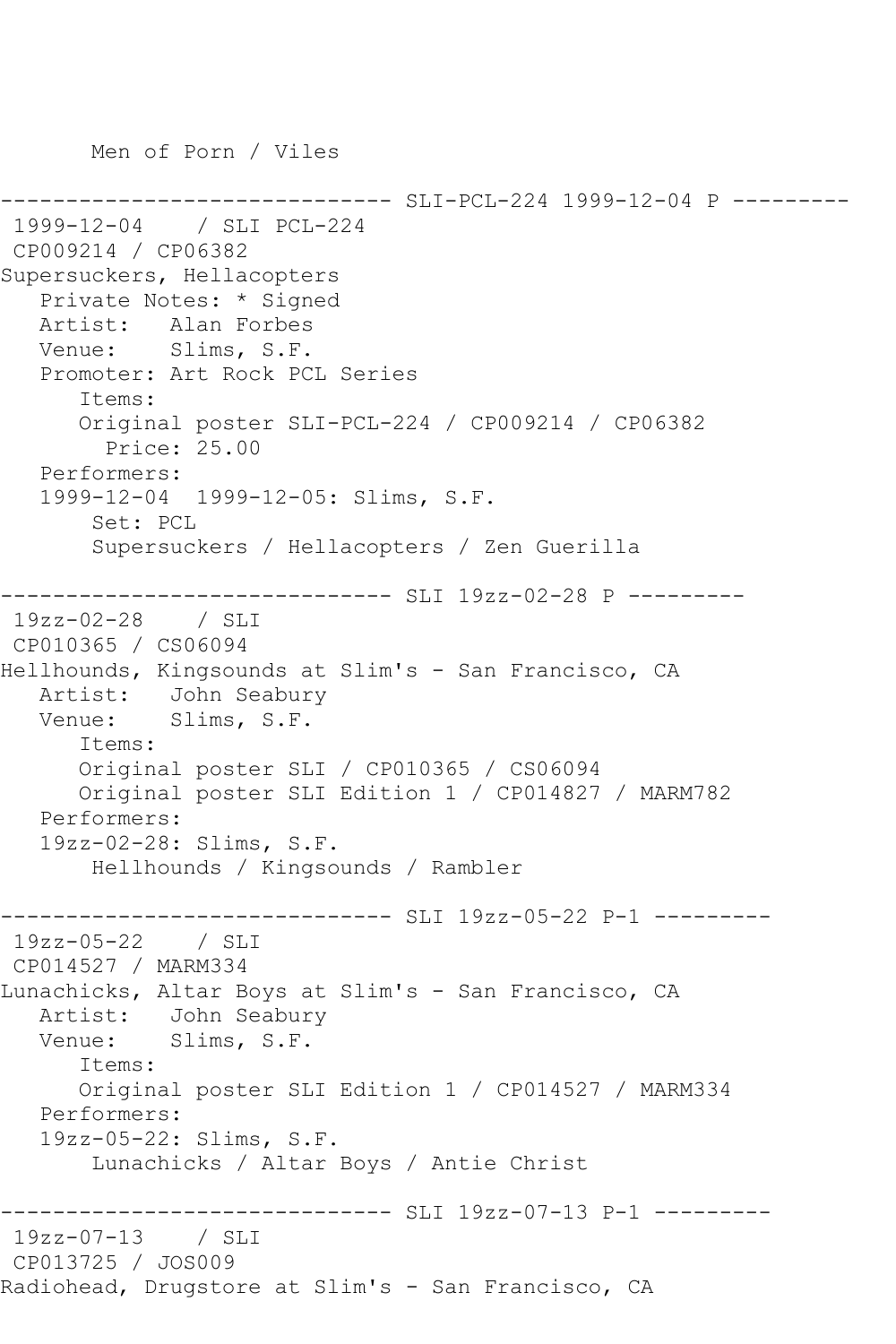Artist: John Seabury Venue: Slims, S.F. Items: Original poster SLI Edition 1 / CP013725 / JOS009 SLI / CP014603 / MARM411 Performers: 19zz-07-13: Slims, S.F. Radiohead / Drugstore --------------- SLI 19zz-08-06 P ---------19zz-08-06 / SLI CP010377 / CS06106 John Doe and his Band, Kimm Roger at Slim's - San Francisco, CA<br>Venue: Slims, S.F. Slims, S.F. Items: Original poster SLI / CP010377 / CS06106 Original poster SLI Edition 1 / CP014816 / MARM771 Performers: 19zz-08-06: Slims, S.F. John Doe and his Band / Kimm Roger ------------ SLI 2000-10-25 P ----------2000-10-25 / SLI CP010633 / CS06670 Alien Lovestock at Slim's - San Francisco, CA Notes: This item appears in the book 'The Art of Modern Rock' as AMR # 103<br>Artist: Ron Donovan Venue: Slims, S.F. Items: Original poster SLI / CP010633 / CS06670 Performers: 2000-10-25: Slims, S.F. Felonius / George Clinton ------------- SLI 2001-11-18 P ---------2001-11-18 / SLI CP010602 / CS06639 Puddle of Mud at Slim's - San Francisco, CA Notes: This item appears in the book 'The Art of Modern Rock' as AMR # 110.2<br>Artist: Ron Donovan Venue: Slims, S.F. Promoter: Firehouse Items: Original poster SLI / CP010602 / CS06639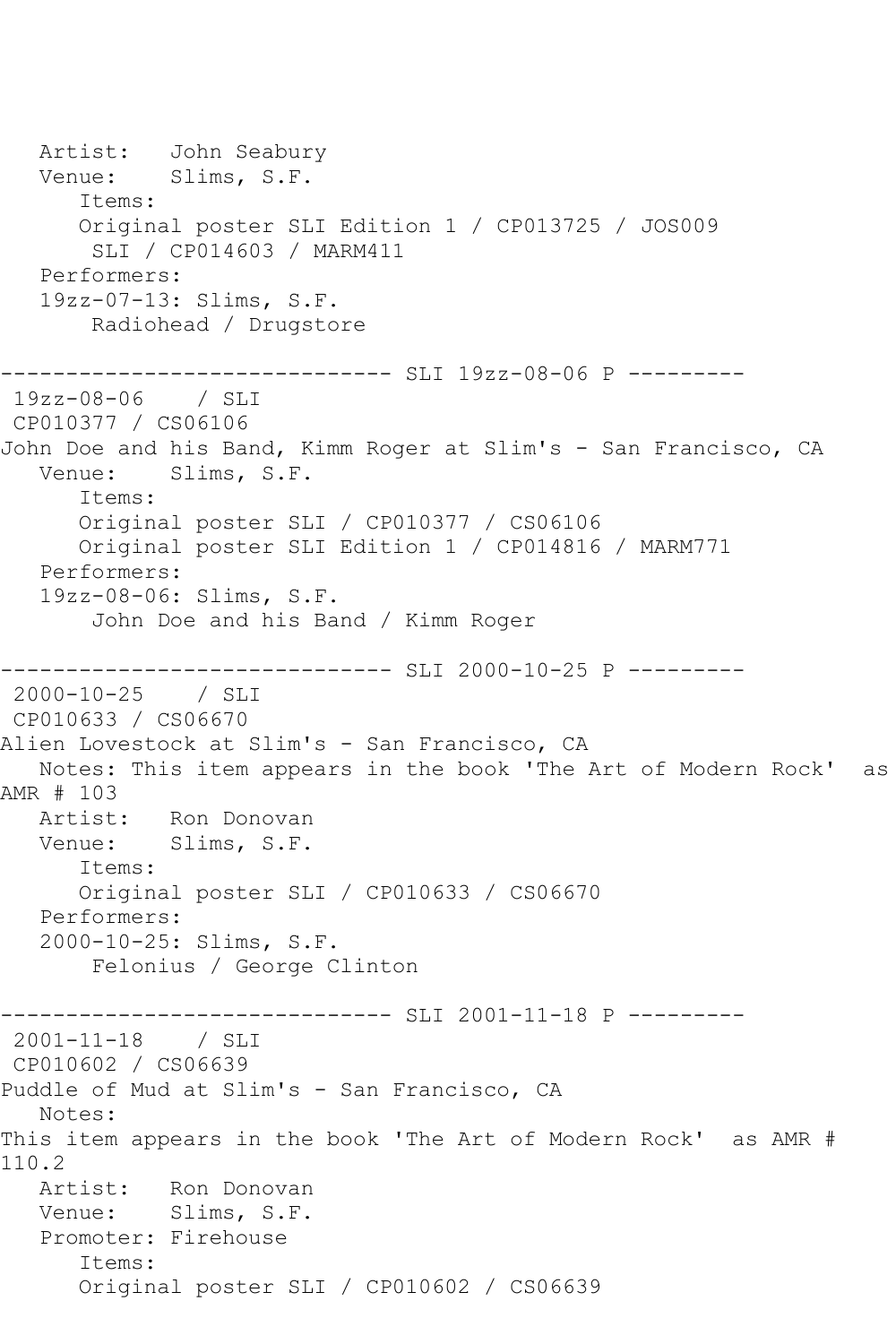Performers: 2001-11-18: Slims, S.F. Puddle of Mud ------------------------------ SLI 2001-12-13 P --------- 2001-12-13 / SLI CP010533 / CS06570 Me First and the Gimme Gimmes at Slim's - San Francisco, CA Artist: Ron Donovan Venue: Slims, S.F. Promoter: Firehouse Items: Original poster SLI / CP010533 / CS06570 Performers: 2001-12-13: Slims, S.F. Me First and the Gimme Gimmes ------------------------------ SLI 2002-03-16 P --------- 2002-03-16 / SLI CP010629 / CS06666 Spike 1000, Swarm at Slims, S.F. - San Francisco, CA Artist: Ron Donovan Venue: Slims, S.F. Items: Original poster SLI / CP010629 / CS06666 Performers: 2002-03-16: Slims, S.F. Spike 1000 / Swarm / Blue ------------------------------ SLI 2002-04-01 P --------- 2002-04-01 / SLI CP010772 / CS06809 Hellacopters, Dragons at Slims, S.F. - San Francisco, CA Artist: Chuck Sperry Venue: Slims, S.F. Items: Original poster SLI / CP010772 / CS06809 Performers: 2002-04-01: Slims, S.F. Hellacopters / Dragons / Hellacopters / Dragons ------------------------------ SLI 2002-04-04 P --------- 2002-04-04 / SLI CP010564 / CS06601 Jesse Dayton at Slim's - San Francisco, CA Artist: Ron Donovan Venue: Slims, S.F.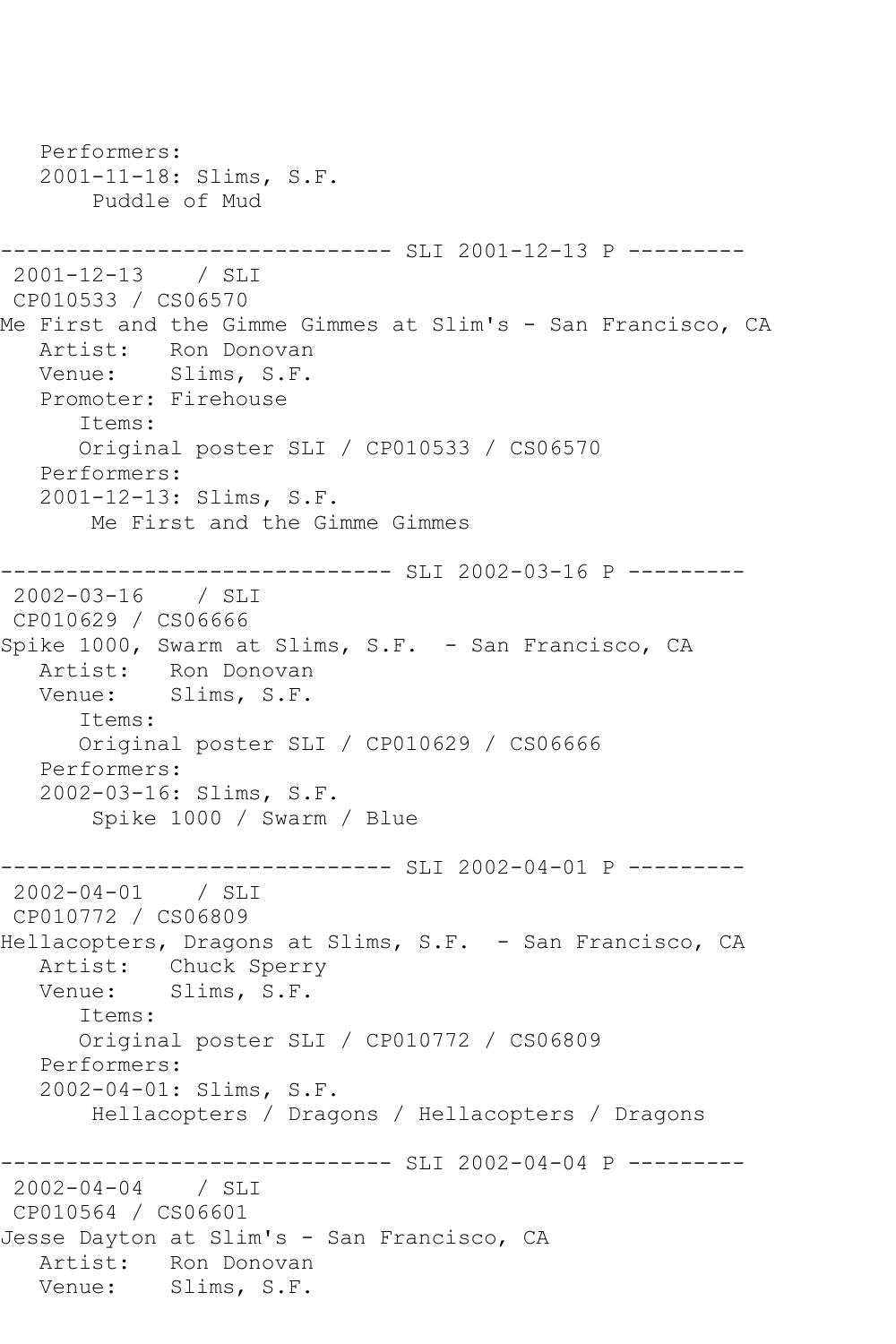Promoter: Firehouse Items: Original poster SLI / CP010564 / CS06601 Performers: 2002-04-04 2002-04-05: Slims, S.F. Jesse Dayton ------------------------------ SLI 2002-04-28 P --------- 2002-04-28 / SLI CP030297 / NM10246 Rancid, NOFX at Slims, S.F. - San Francisco, CA Venue: Slims, S.F. Items: Original poster SLI / CP030297 / NM10246 (11 x 17) Performers: 2002-04-28: Slims, S.F. Rancid / NOFX / Real Mckenzies ------------------------------ SLI 2002-04-29 P --------- 2002-04-29 / SLI CP031110 / NM11060 Rancid, NOFX at Slims, S.F. - San Francisco, CA Artist: Tim Armstrong Venue: Slims, S.F. Items: Original poster SLI / CP031110 / NM11060 (11 x 17) Performers: 2002-04-29: Slims, S.F. Rancid / NOFX / Distillers ------------------------------ SLI 2002-06-16 P --------- 2002-06-16 / SLI CP010814 / CS06851 Queens of the Stone Age at Slims, S.F. - San Francisco, CA Artist: Chuck Sperry Venue: Slims, S.F. Items: Original poster SLI / CP010814 / CS06851 Original poster SLI / CP010815 / CS06852 Performers: 2002-06-16: Slims, S.F. Queens of the Stone Age ----------- SLI 2002-07-13 P ---------2002-07-13 / SLI CP010813 / CS06850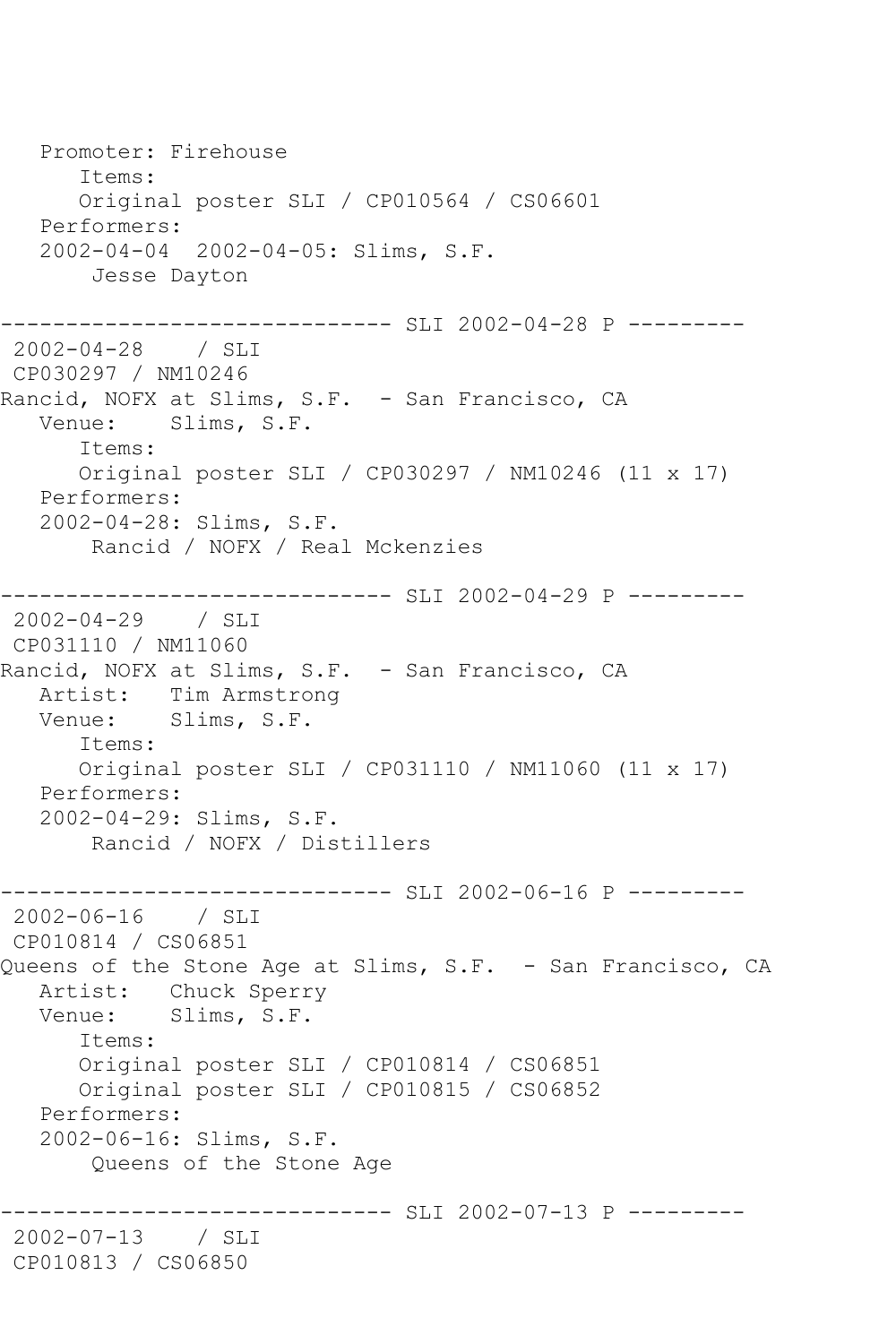Rev. Horton Heat, Nashville Pussy at Slims, S.F. - San Francisco, CA Notes: This item appears in the book 'The Art of Modern Rock' as AMR # 487.9<br>Artist: Chuck Sperry Venue: Slims, S.F. Items: Original poster SLI / CP010813 / CS06850 Performers: 2002-07-13: Slims, S.F. Rev. Horton Heat / Nashville Pussy / Honky ------------------------------ 2003-04-13 P --------- 2003-04-13 / CP052120 / CP052120 Taking Back Sunday, From Autumn to Ashes at Slim's<br>Artist: James Rheem Davis Venue: Slims, S.F. Items: Original poster / CP052120 / CP052120 Performers: 2003-04-13: Slims, S.F. Taking Back Sunday / From Autumn to Ashes / Recover / My Chemical Romance ------------------------------ 2003-07-11 P --------- 2003-07-11 / CP052123 / CP052123 Brand New, Sense Fail and the sense of the sense of the sense of the sense of the sense of the sense of the sense of the sense of the sense of the sense of the sense of the sense of the sense of the sense of the sense of t Slim's Artist: James Rheem Davis<br>Venue: Slims, S.F. Slims, S.F. Items: Original poster / CP052123 / CP052123 Performers: 2003-07-11: Slims, S.F. Brand New / Sense Fail / Beautiful Mistake / Moneen ------------------------------ 2003-08-15 P --------- 2003-08-15 / CP052124 / CP052124 Taproot, STUN at the set of the set of the set of the set of the set of the set of the set of the set of the set of the set of the set of the set of the set of the set of the set of the set of the set of the set of the set Slim's Artist: James Rheem Davis Venue: Slims, S.F.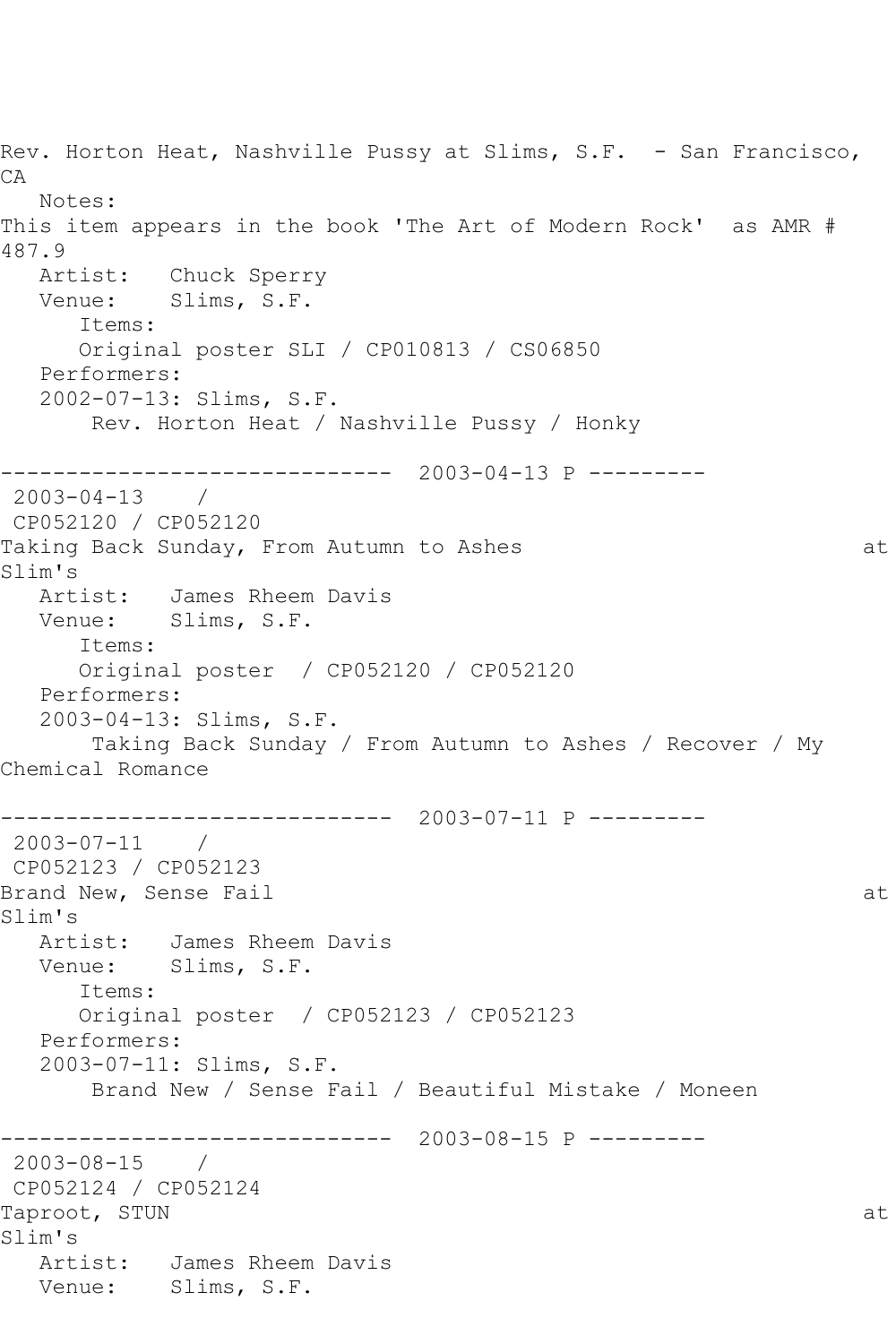Items: Original poster / CP052124 / CP052124 Performers: 2003-08-15: Slims, S.F. Taproot / STUN / Revolution Smile ------------------------------ zzzz-03-14 P -------- zzzz-03-14 / CP051378 / CP051378 Chinese Stars, Daughters at Slim's Artist: Serigraphie Populaire<br>Venue: Slims, S.F. Slims, S.F. Items: Original poster / CP051378 / CP051378 Performers: zzzz-03-14: Slims, S.F. Chinese Stars / Daughters / Some Girls ------------------------------ SLI zzzz-05-22 P -------- zzzz-05-22 t / SLI CP060272 / CP060272 Luna Chicks, Auntie Christ at Slims Artist: John Seabury Venue: Slims, S.F. Promoter: Dennis King Productions Items: Original poster SLI / CP060272 / CP060272 (20 x 26) Performers: zzzz-05-22 thu: Slims, S.F. Luna Chicks / Auntie Christ / Altar Boys ------------------------------ SLI zzzz-06-29 P -------- zzzz-06-29 t / SLI CP060260 / CP060260 Built To Spill, Reeper Lagoon at Slims Artist: John Seabury<br>Venue: Slims, S.F. Slims, S.F. Items: Original poster SLI / CP060260 / CP060260 (17-1/4 x 24) Performers: zzzz-06-29 thu zzzz-07-01 sat: Slims, S.F. Built To Spill / Reeper Lagoon ------------------------------ SLI zzzz-08-09 P -------- zzzz-08-09 s / SLI CP060256 / CP060256 Todd Rundgren, Lucy Lee at Slims